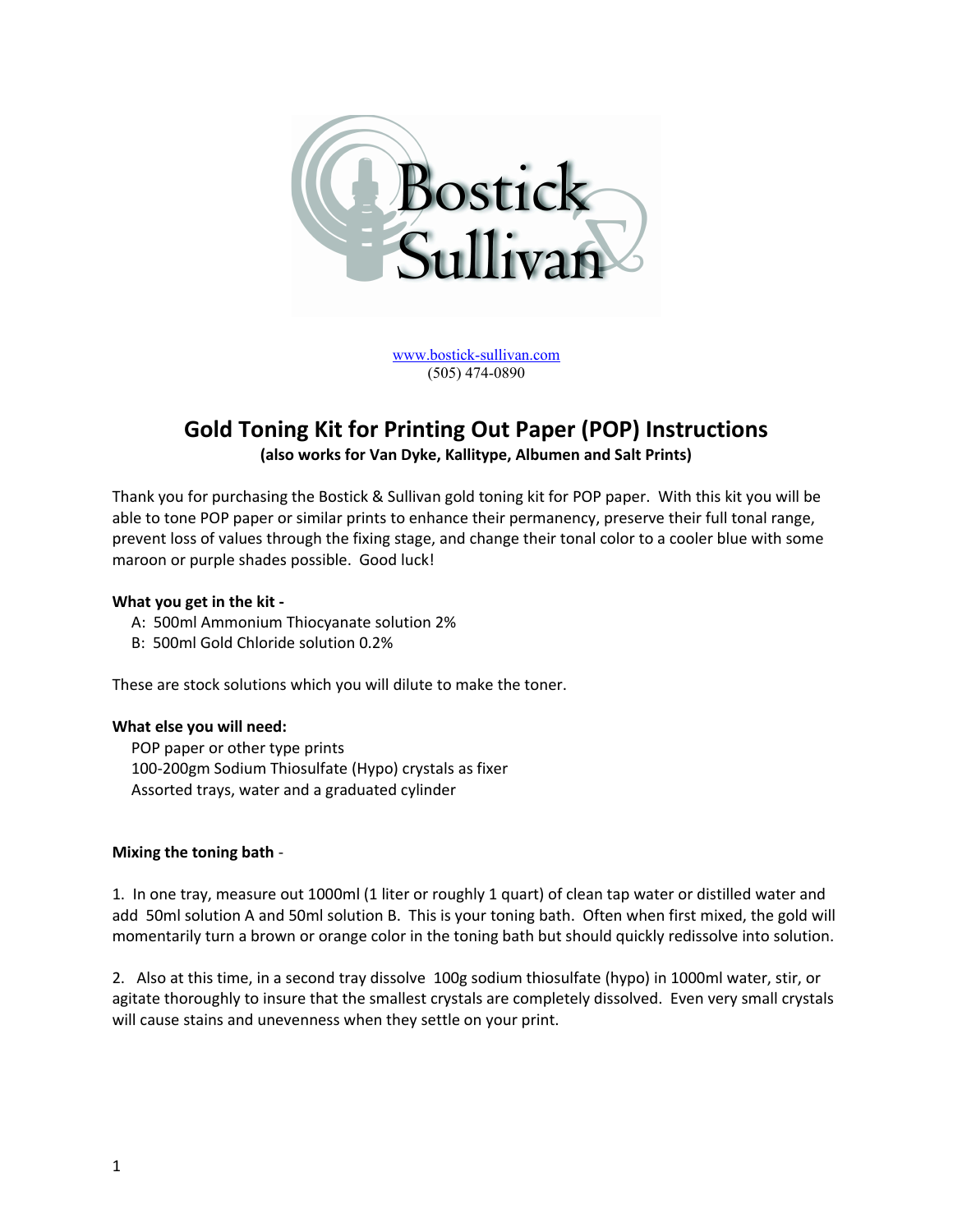#### **Preparing the print** -

1. Select an appropriate negative. POP paper likes very dense, fairly contrasty negatives but because of its self-masking qualities a wide range of negatives can be successfully printed.

2. Remove the POP paper from its box carefully handling it by the back and edges only, to prevent stains and fingerprints on the delicate emulsion. This can be done in regular or subdued room light, away from strong light like the sun or UV printing lights.

3. Sandwich the negative and paper together, emulsion to emulsion. Place them between two sheets of glass or in a contact printing frame. Because POP is a print-by-inspection system, a hinged back contact print frame (also available from Bostick & Sullivan) is best because it allows you to inspect the print occasionally without losing negative registration. Make sure that your negative and paper are both completely dry, even small drops of water or wet fingers can cause your negative and the paper to stick together, usually resulting in irreparable damage to the negative.

4. Expose the paper in the sun or under a full spectrum artificial light source. Watch as the edges and shadows of the print begin to develop up spontaneously, soon turning to a rich purple or red color. As exposure continues, you may occasionally check the progress by opening one half of your contact printing frame and peeling the paper back to look at the image's progress. Always check you print in subdued light or shade to avoid fogging the paper.

5. Over-print the image until it is one or two shades darker than your desired final print. You will lose some density in processing. Remove the paper from the print frame when ready.

6. Rinse the print in gently running water for 2-3 minutes. This is to remove the excess silver and prep the surface to evenly absorb the toner. While rinsing, the print will lighten a shade or two and shift color a bit towards red. Watch as the excess silver reacts with the chlorine in your tap water; it forms a purple mist which will float off your paper.

You are now ready to tone your POP paper.

# **Toning the POP print** -

The toning process is sometimes quite subtle. While toning, watch the progress carefully so you can learn to make fine gradations in toning. Wear gloves and minimize exposure to the toning bath. Note that the true final color and density of the print will not be observed until after the final fixing, rinsing and washing.

1. Remove your print from the water rinse carefully, only touching the back or edges. Submerge it in the gold toner bath. Try to cover the whole print quickly and evenly. Begin agitating the tray immediately.

2. Watch as the toner moves through the print, usually in the shadows first, subtly changing the color of those areas. When you start to notice more dramatic changes, the toning is nearly complete.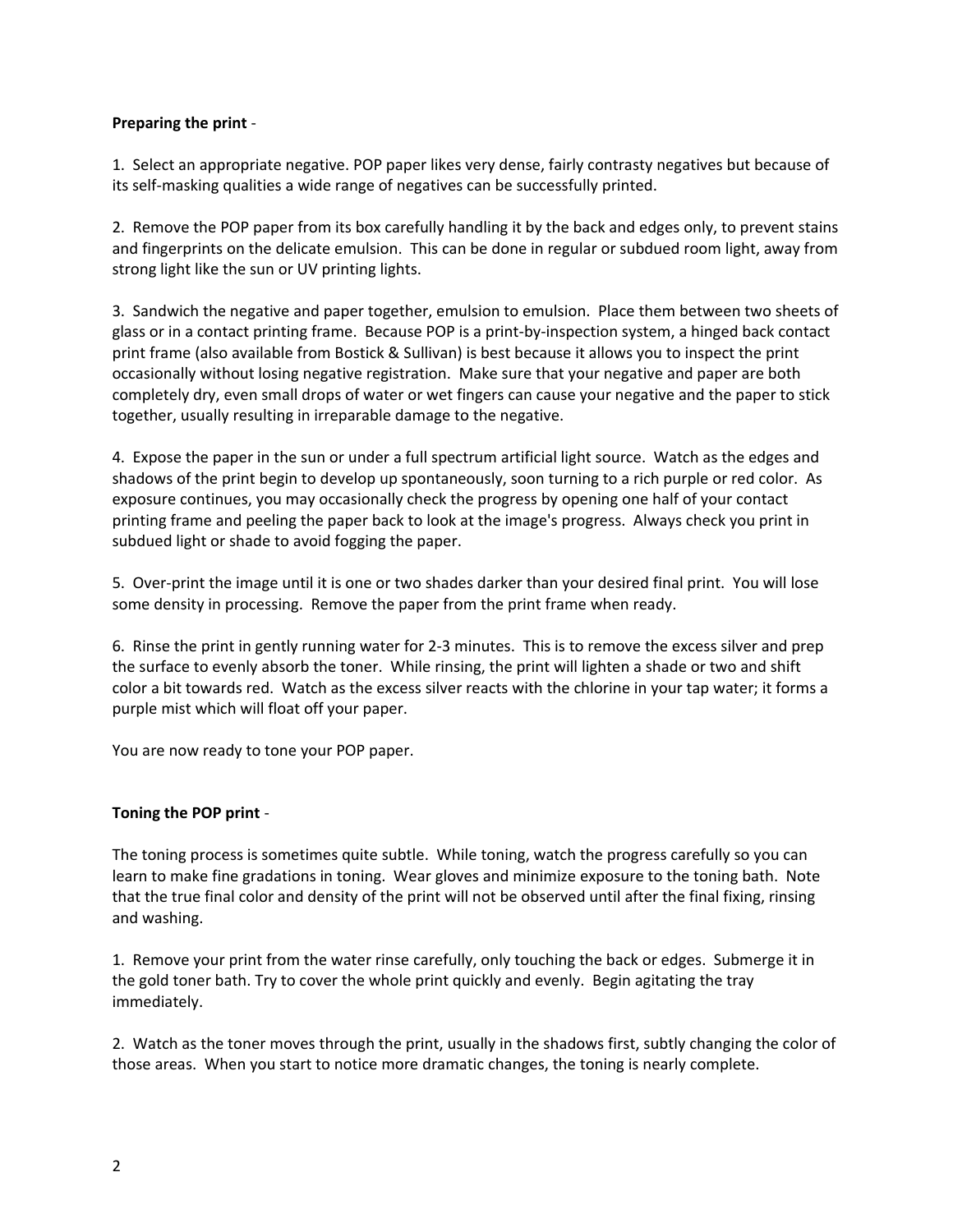3. For cooler tones (more blue) allow the print to tone until no further change is observed. For more red/brown warm tones pull the print from the toning bath earlier.

4. Remove the print from the toner and submerge it quickly and evenly in the fixing bath of sodium thiosulfate, continue to agitate. The fix might bleach out some of the remaining silver and may warm up the image. Fix for 10 minutes.

5. After fixing, rinse for 20 minutes in running water. Dry the finished prints on screens or clean blotter paper. Note that the prints will have a significant amount of "dry down". They will get darker as they dry.

#### **Congratulations, you now have a very permanent gold-toned silver image.**

## **Replenishing the toner** -

With every print that is toned, a portion of the gold chloride is used up. Eventually it needs to be replenished with the addition of more gold chloride solution B. There are two different ways to do this:

1. Assume that each print uses up approximately 5ml of gold chloride. Add 5ml of solution B after each print to maintain a full strength solution. This technique is better if you regularly tone to maximize the blue cool tone.

2. Watch the prints carefully as they tone and notice that the toning bath will slow down after several prints. When the toning slows down to an impractical speed, add 25ml gold solution B to bring it back up to normal. This method is better if you are partially toning for warmer prints.

#### **Variations for Kallitype, Van Dyke, Salt prints, Albumen, etc**.

The toner will work just as well on these processes as on POP with a few necessary changes to the basic procedure outlined above.

Expose your prints as appropriate to the specific process. Follow the standard rinsing and clearing instructions for that type of print, but do not fix them before toning.

While most types of prints are toned before fixing, some sources say the Van Dykes are better toned after fixing and rinsing. If you get bad staining try toning your Van Dykes after fixing.

Remember that POP has a thick gelatin emulsion and it takes time for the toner to work its way through to the silver. Prints without gelatin (Van Dyke, Kallitype etc) will tone much faster than the POP paper. Adjust accordingly.

Fix the print according to its own process requirements after toning. Rinse and dry as usual for that type of print.

On some types of prints the toning will be faint until the print is fully dried.